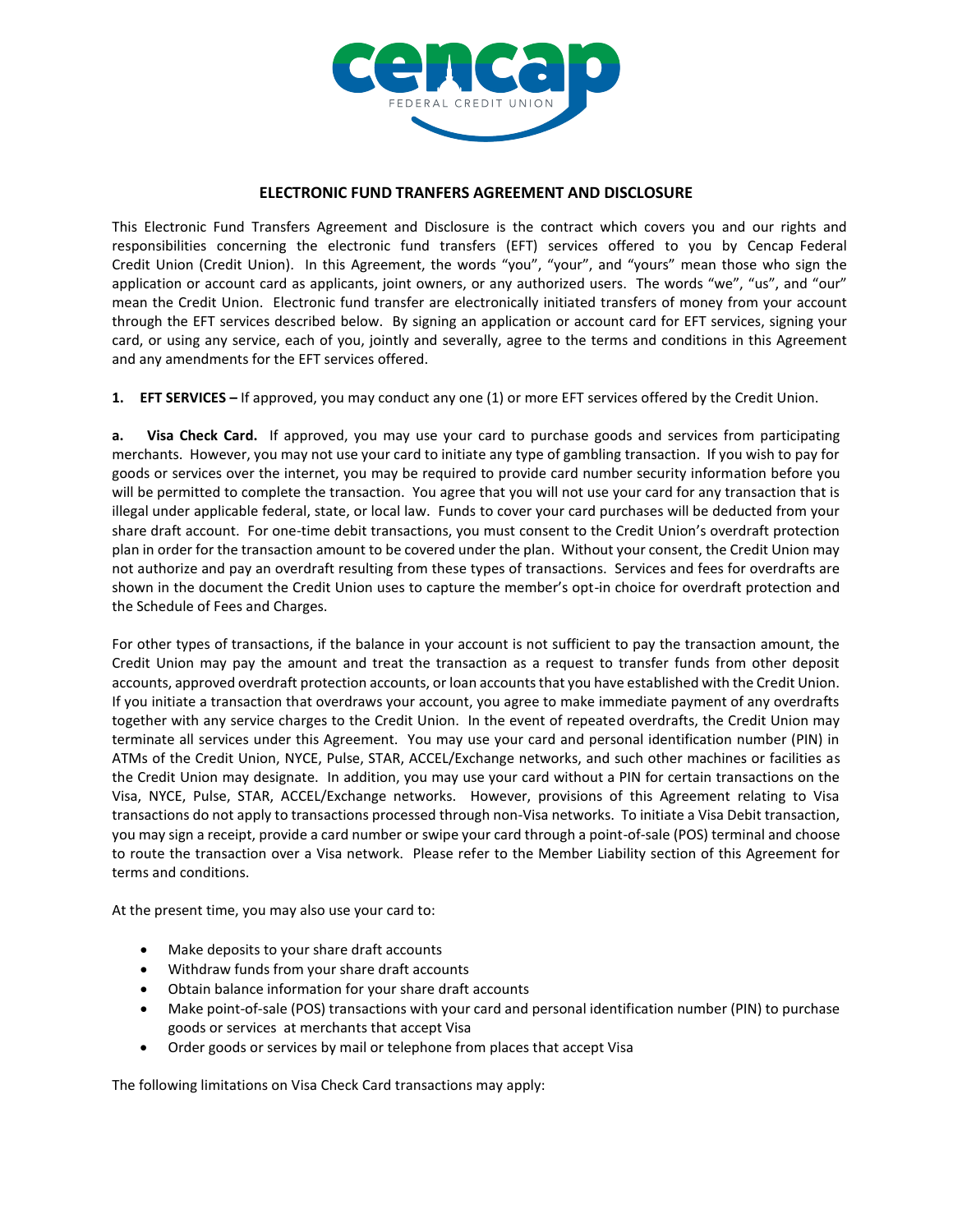

- You may purchase up to a maximum of \$5,000.00 per day
- You may withdraw up to a maximum of\$300.00 in any one (1) day from an ATM machine, if there are sufficient funds in your account
- You may purchase up to a maximum of \$1,500.00 from POS terminals per day, if there are sufficient funds in your account
- For security purposes, there are other limits on the frequency available at ATMs

**b. Visa HSA Debit Card.** If you will be using your debit card to access a Health Savings Account (HSA), portions of this Agreement governed by Regulation E will not apply. An HSA account as defined by the IRS is a trust account, and therefore is not covered under Reg E. But portions of this Agreement such as Visa "0" liability for unauthorized use for example, do apply. Funds to cover your card purchases will be deducted from your Health Savings Account. You may use your card and personal identification number (PIN) in ATMs of the Credit Union, NYCE, Pulse, STAR, ACCEL/Exchange networks, and such other machines or facilities as the Credit Union may designate. In addition, you may use your card without a PIN for certain transactions on the Visa, NYCE, Pulse, STAR, ACCEL/Exchange networks. However, provisions of this Agreement relating to Visa transactions do not apply to transactions processed through non-Visa networks. However, provisions of this Agreement relating to Visa transactions do not apply to transactions processed through non-Visa networks. To initiate a Visa Debit transaction, you may sign a receipt, provide a card number or swipe your card through a point-of-sale (POS) terminal and choose to route the transaction over a Visa network. Please refer to the Member Liability section of this Agreement for terms and conditions.

At the present time, you may also use your card to:

- Withdraw funds from your HSA Share Draft Accounts
- Make point-of-sale (POS) transactions with your card and personal identification number (PIN) to purchase goods or services at merchants that accept Visa
- Order goods or services by mail or telephone from places that accept Visa

The following limitations on Visa HSA Debit Card transactions may apply:

- You may purchase up to a maximum of \$5,000.00 per day
- You may withdraw up to a maximum of \$300.00 in any one (1) day from an ATM machine, if there are sufficient funds in your account
- You may purchase up to a maximum of \$1,500.00 from POS terminals per day, if there are sufficient funds in your account
- For security purposes, there are other limits on the frequency available at ATMs

**c. CUSA Talk (Audio Response).** If we approve VOICELINE for your accounts, a separate personal identification number (PIN) will be assigned to you. You must use your personal identification number (PIN) along with your account number to access your accounts.

At the present time, you may use Audio Response to:

- Withdraw funds from your Share Savings, Share Draft, Money Market, and Vacation Club accounts
- Transfer funds from your Share Savings, Share Draft, Money Market, and Vacation Club accounts
- Obtain balance information for you Share Savings, Share Draft, Money Market, and Vacation Club accounts
- Make loan payments from Share Savings, Share Draft, and Money Market accounts
- Determine if a particular item has cleared
- Obtain tax information on amounts earned on share savings and interest paid on loan accounts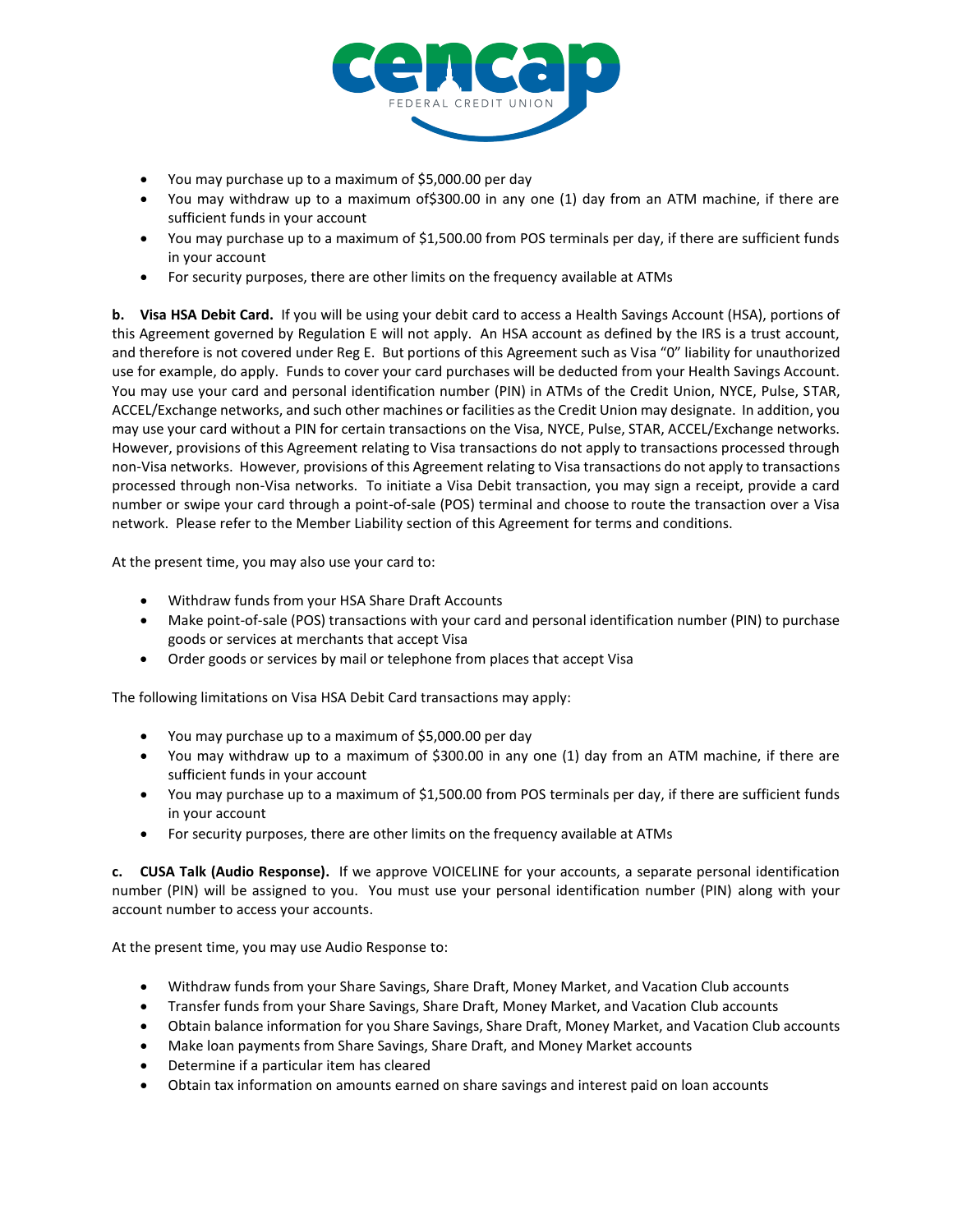

Verify the last date and amount of your payroll deposit

Your accounts can be accessed und Audio Response via a touch-tone telephone only. Audio Response service will be available for your convenience 24 hours per day. This service may be interrupted for a short time each day for data processing.

The following limitations on Audio Response transactions may apply:

 There is no limit to the number of inquiries, transfers, or withdrawal requests you may make in any one (1) day

The Credit Union reserves the right to refuse any transaction which would draw upon insufficient funds, exceed a credit limit, lower an account below a required balance, or otherwise require us to increase our required reserve on the account. All checks are payable to you as a primary member and will be mailed to your address on record. The Credit Union may set other limits on the account of any transaction, and you will be notified of those limits. The Credit Union may refuse to honor any transaction for which you do not have sufficient available verified funds. The service will discontinue if no transaction entered after numerous unsuccessful attempts to enter a transaction and there may be limits on the duration of each telephone call.

# **d. Preauthorized EFTs**

- **Direct Deposit.** Upon instruction of (i) your employer, (ii) the Treasury Department or (iii) other financial institutions, the Credit Union will accept direct deposits of your paycheck or federal recurring payments, such as Social Security, to your Share Savings and/or Share Draft account.
- **Preauthorized Debits.** Upon instruction, we will pay certain recurring transactions from your Share Savings and/or Share Draft account.
- **Stop Payment Rights.** If you have arranged in advance to make electronic fund transfers out of your account(s) for money you owe others, you may stop payment on preauthorized transfers from your account. You must notify us orally or in writing at any time up to three (3) business days before the scheduled date of the transfer. We may require written confirmation of the stop payment order to be made within 14 days of any oral notification. If we do not receive the written confirmation, the oral stop payment order shall cease to be binding 14 days after it has been made. A stop payment request for preauthorized Electronic Fund Transfers will apply to all subsequent transfers, unless you withdraw the request.
- **Notice of Varying Accounts.** If these regular payments may vary in amount, the person you are going to pay is required to tell you, ten (10) days before each payment, when it will be made and how much it will be. You may choose instead to get this notice only when the payment would differ by more than a certain amount from the previous payment or when the amount would fall outside certain limits that you set.
- **Liability for Failure to Stop Payment of Preauthorized Transfers.** If you order us to stop payment of a preauthorized transfer three (3) business days or more before the transfer is scheduled and we do not do so, we will be liable for your losses or damages.

**e. Electronic Check Conversion/Electronic Returned Check Fees.** If you pay for purchases or bills with a check or draft, you may authorize your check or draft to be converted to an electronic fund transfer. You may also authorize merchants or other payees to electronically debit your account for returned check fees. You are considered to have authorized these electronic fund transfers if you complete the transaction after being told (orally or by a notice posted or sent to you) that the transfer may be processed electronically or if you sign a written authorization.

**f. Online Banking.** If we approve Online Banking for your accounts, a Logon ID and security name will be assigned to you. You must use your access code along with your username to access your accounts.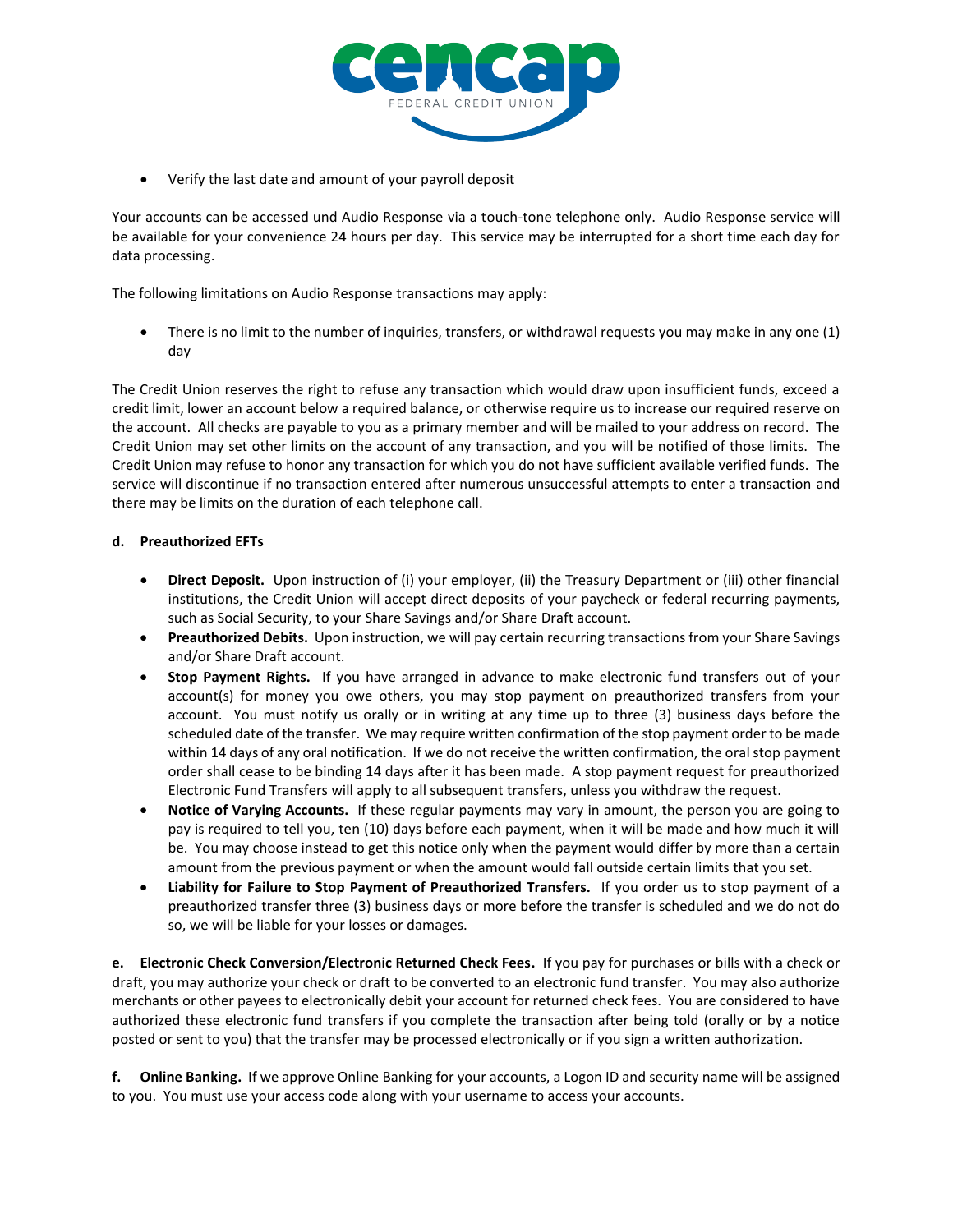

At the present time, you may use Online Banking to:

- Transfer funds from your share and share draft accounts
- Obtain balance information for your share and share draft accounts
- Make loan payments from your share and share draft accounts

Your accounts can be accessed under Online Banking via personal computer. Online Banking will be available for your convenience 24 hours per day. This service may be interrupted for a short time each day for data processing. We reserve the right to refuse any transaction which would draw upon insufficient funds, exceed a credit limit, lower an account below a required balance, or otherwise require us to increase our required reserve on the account. We may set other limits on the amount of any transaction, and you will be notified of those limits. We may refuse to honor any transaction for which you do not have sufficient available verified funds. The service will discontinue if no transaction is entered after numerous unsuccessful attempts to enter a transaction and there may be limits on the duration of each access.

The following limitations on Online Banking transactions may apply:

There is no limit to the number of inquiries or transfer requests you may make in any one (1) day

**g. Mobile Banking.** If we approve Mobile Banking for your accounts, a separate Logon ID and security name will be assigned to you. You must use your access code and username to access your accounts.

At the present time, you may use Mobile Banking to:

- Transfer funds from your share and share draft accounts
- Obtain balance information for your share and share draft accounts
- Make loan payments from your share and share draft accounts

Your accounts can be accessed under Mobile Banking via mobile device or other approved access device(s). Mobile Banking will be available for your convenience 24 hours per day. This service may be interrupted for a short time each day for data processing. We reserve the right to refuse any transaction which would draw upon insufficient funds, exceed a credit limit, lower an account balance below a required balance, or otherwise require us to increase our required reserve on the account. We may set other limits on the amount of any transaction, and you will be notified of those limits. We may refuse to honor any transaction for which you do not have sufficient available verified funds. The service will discontinue if no transaction is entered after numerous unsuccessful attempts to enter a transaction and there may be limits on the duration of each access.

The following limitations on Mobile Banking transactions may apply:

There is no limit to the number of inquiries, transfers, or withdrawal requests you may make in one (1) day

**h. Bill Payer.** We will process bill payment transfer requests only to those creditors the Credit Union has designated in the User Instructions and such creditors as you authorize and for whom the Credit Union has the proper vendor code number. We will not process any bill payment transfer if the required transaction information is incomplete.

We will withdraw the designated funds from your account for bill payment transfer by the designated cutoff time on the date you schedule for payment. We will process your bill payment transfer within a designated number of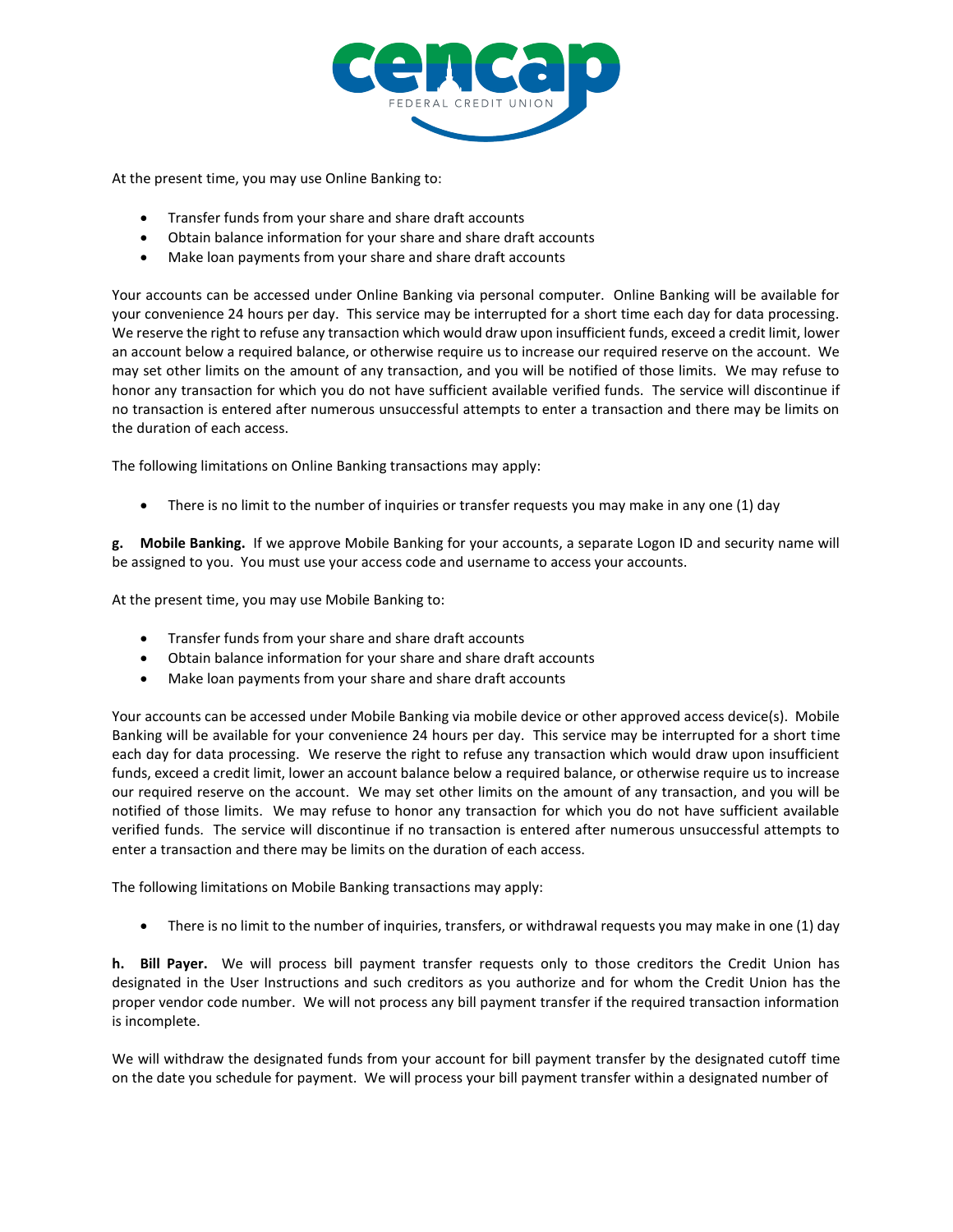

days before the date you schedule for payment. You must allow sufficient time for vendors to process your payment after they receive a transfer from us. Please leave as much time as though you were sending you payment by mail.

We cannot guarantee the time that any payment will be credited to your account by the vendor.

The following limitations on Bill Payer transactions may apply:

• The maximum amount of bill payments each day is \$5,000.00, if there are sufficient funds in your account

**2. TRANSFER LIMITATIONS –** For all Share Savings, Holiday Club, Money Market, and Vacation Club accounts, you may make no more than six (6) transfers and withdrawals from your account to another account of yours or to a third party in any month by means of a preauthorized, automatic, or Internet transfer, by telephone order or instruction, or by check, draft, debit card or similar order. If you exceed these limitations, your account may be subject to a fee or be closed.

### **3. CONDITIONS OF EFT SERVICES –**

**a. Ownership of Cards.** Any card or other device which we supply to you is our property and must be returned to us, or to any person whom we authorize to act as our agent, or to any person who is authorized to honor the card, immediately according to instructions. The card may be repossessed at any time at our sole discretion without demand or notice. You cannot transfer your card or account to another person.

**b. Honoring the Card.** Neither we nor merchants authorized to honor the card will be responsible for the failure or refusal to honor the card or any device we supply to you. If a merchant agrees to give you a refund or adjustment, you agree to accept a credit to your account in lieu of a cash refund.

#### **c. Foreign Transactions.**

**Visa.** Purchases and cash withdrawals made in foreign currencies will be debited from your account in U.S. dollars. The exchange rate between the transaction currency and the billing currency used for processing international transactions is a rate selected by Visa from a range of rates available in wholesale currency markets for the applicable central processing date, which rate may vary from the rate Visa itself receives or the government-mandated rate in effect for the applicable central processing date. The exchange rate used on the processing date may differ from the rate that would have been used on the purchase date or cardholder statement posting date.

A fee of 1.00% of the amount of the transaction, calculated in U.S. dollars, will be imposed on all multiple currency foreign transactions, including purchases, cash withdrawals and credits to your account. A fee of 0.80% of the amount of the transaction, calculated in U.S. dollars, will be imposed on all single currency foreign transactions, including purchases, cash withdrawals and credits to your account. A foreign transaction is any transaction that you complete or a merchant completes on your card outside of the United States, with the exception of U.S. military bases, U.S. territories, U.S. embassies or U.S. consulates.

**d. Security of Access Code.** You may use one (1) or more access codes with your electronic fund transfers. The access codes issued to you are for your security purposes. Any access codes issued to you are confidential and should not be disclosed to third parties or recorded on or with the card. You are responsible for safekeeping your access codes. You agree not to disclose or otherwise make your access codes available to anyone not authorized to sign on your accounts. If you authorize anyone to use your access codes; that authority shall continue until you specifically revoke such authority by notifying the Credit Union. You understand that any joint owner you authorize to use an access code may withdraw or transfer funds from any of your accounts. If you fail to maintain the security of these access codes and the Credit Union suffers a loss, we may terminate your EFT services immediately.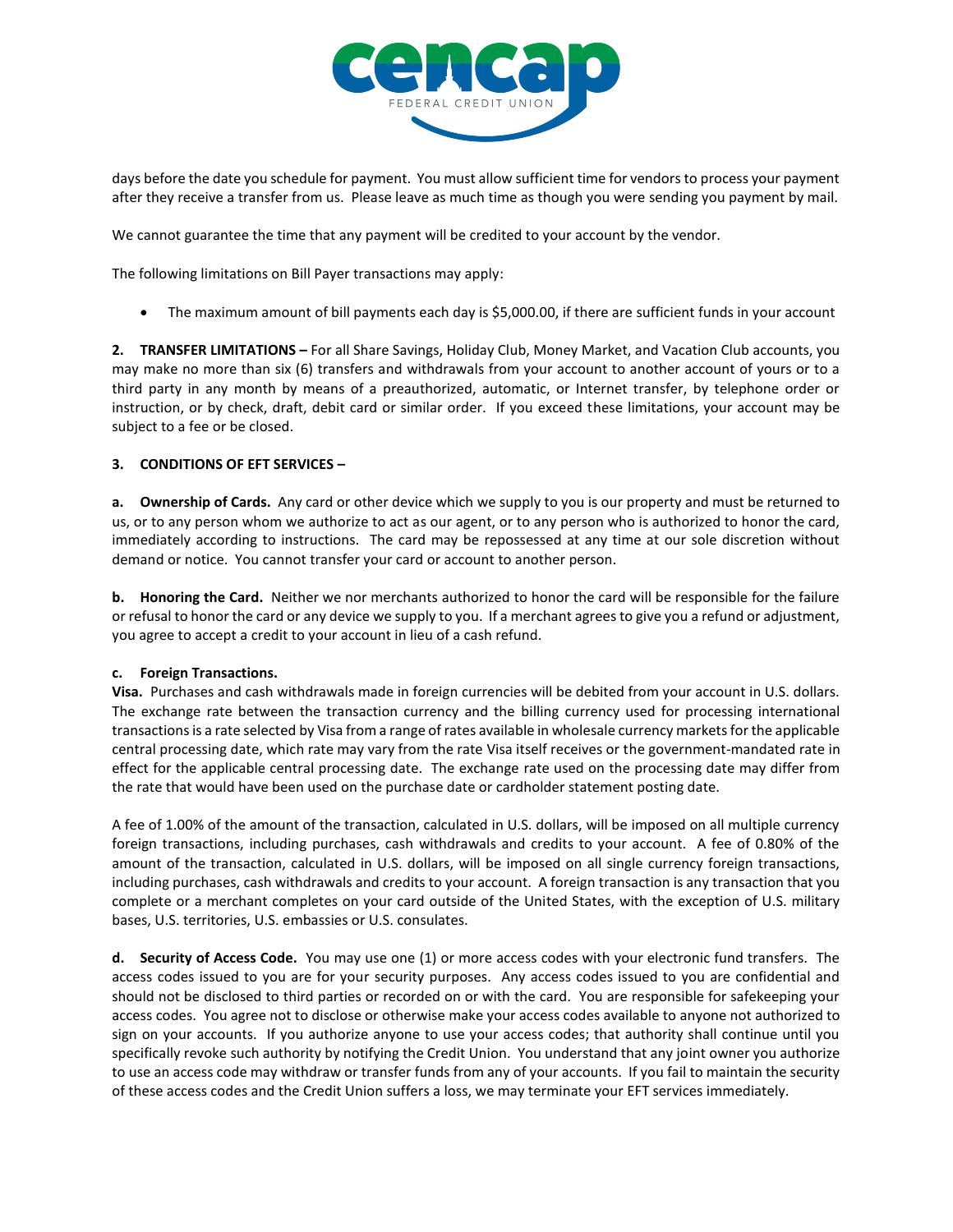

**e. Joint Accounts.** If any of your accounts accessed under this Agreement are joint accounts, all joint owners, including any authorized users, shall be bound by this Agreement and, alone and together, shall be responsible for all EFT transactions to or from any share savings and share draft or loan accounts as provided in this Agreement. Each joint account owner, without the consent of any other account owner, may, and is hereby authorized by every other joint account owner, make any transaction permitted under this Agreement. Each joint account owner is authorized to act for the other account owners, and the Credit Union may accept orders and instructions regarding any EFT transaction on any account from any joint account owner.

**4. FEES AND CHARGES –** There are certain fees and charges for EFT services. For a current listing of all applicable fees, see our current Schedule of Fees and Charges that was provided to you at the time you applied for or requested these electronic services. From time to time, the charges may be changed. We will notify you of any changes as required by applicable law.

If you use an ATM not operated by us, you may be charged a fee by the ATM operator and by any national, regional, or local network used in processing the transaction (and you may be charged a fee for a balance inquiry even if you do not complete a funds transfer). The ATM surcharge will be debited from your account if you elect to complete the transaction or continue with the balance inquiry.

# **5. MEMBER LIABILITY –**

**Visa.** You are responsible for all transactions you authorize using your EFT services under this Agreement. If you permit someone else to use an EFT service, your card or your access code, you are responsible for any transactions they authorize or conduct on any of your accounts.

TELL US AT ONCE if you believe your card or access code has been lost or stolen, if you believe someone has used your card or access code or otherwise accessed your accounts without your authority, or if you believe that an electronic fund transfer has been made without your permission using information from your check. Telephoning is the best way of keeping your possible losses down. You could lose all the money in your account (plus your maximum overdraft line-of-credit). If a transaction was made with your card or card number without your permission and was either a Visa or Interlink transaction, you will have no liability for the transaction, unless you were grossly negligent in the handling of your account or card or access code. For all other EFT transactions, including ATM transactions or if you were grossly negligent in the handling of your account or card or access code, your liability for an unauthorized transaction is determined as follows:

If you tell us within two (2) business days your can lose no more than \$50.00 if someone used your card or access code without your permission. If you do not tell us within two (2) business days after you learn of the loss or theft of your card or access code and we can prove we could have stopped someone from using your card or access code without your permission if you had told us, you could lose as much as \$500.00.

Also if your statement shows transfers that you did not make including those made by card, access code or other means, TELL US AT ONCE. If you do not tell us within sixty (60) days after the statement was mailed to you, you may not get back any money lost after the sixty (60) days if we can prove that we could have stopped someone from making the transfers if you had told us in time. If a good reason (such as a hospital stay) kept you from telling us we will extend he time periods.

For all other EFT transactions involving access devices, including transactions conducted at ATMs, your liability for unauthorized transactions is determined as follows:

If you tell us within two (2) business days, you can lose no more than \$50.00 if someone used your card or access code without your permission. If you DO NOT tell us within two (2) business days after you learn of the loss or theft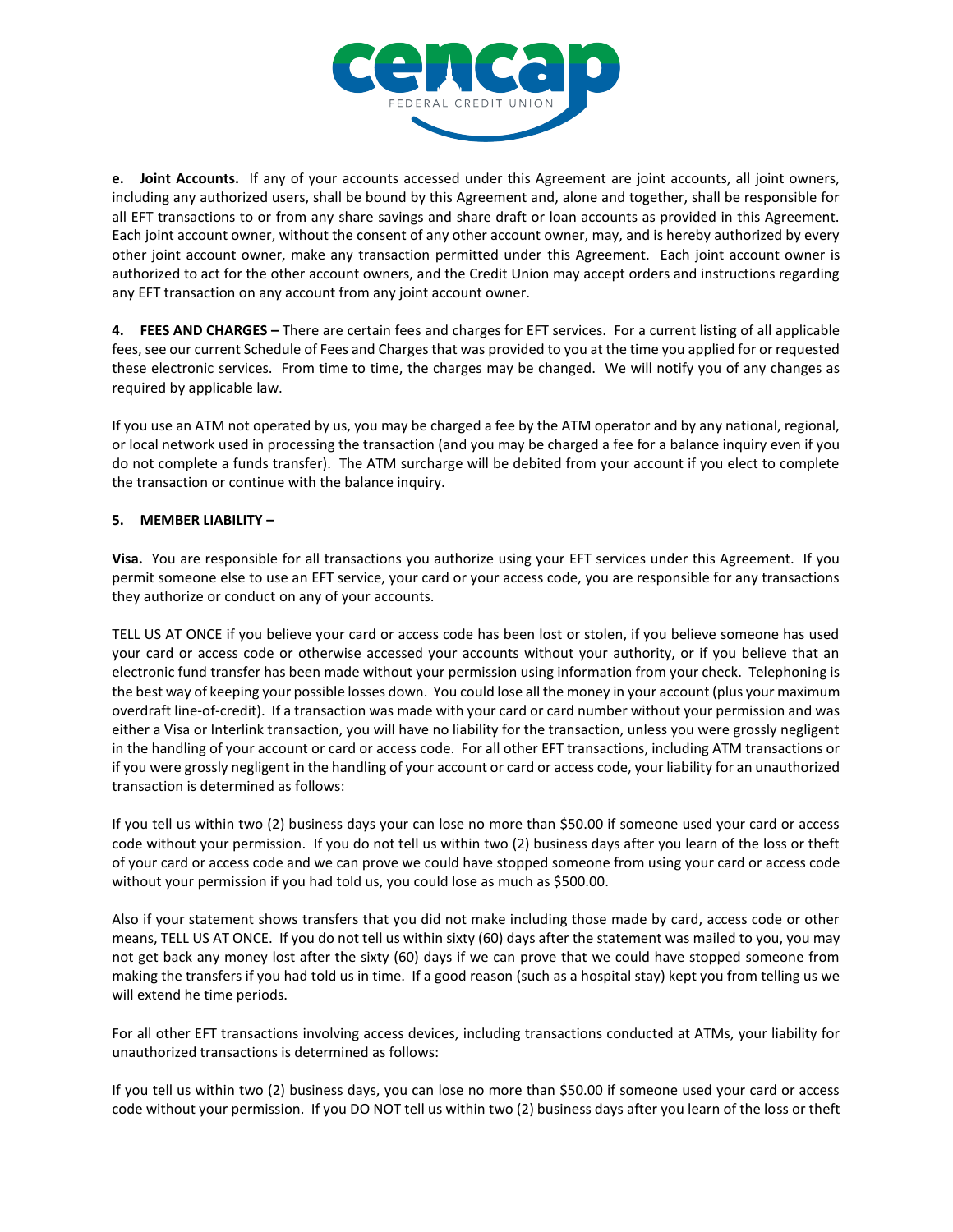

of your card or access code and we can prove that we could have stopped someone from using your card or access code without your permission if you had told us, you could lose as much as \$500.00.

Also, if your statement shows transfers that you did not make including those made by card, access code or other means, TELL US AT ONCE. If you do not tell us within sixty (60) days after the statement was mailed to you, you may not get back any money lost after the sixty (60) days if we can prove that we could have stopped someone from making the transfers if you had told us in time. If a good reason (such as a hospital stay) kept you from telling us, we will extend the time periods.

If you believe your card or access code had been lost or stolen or that someone has transferred or may transfer money from your accounts without your permission, call:

(860) 722-8110 Credit Union (800) 554-8969 After hours (lost/stolen)

or write to:

Cencap Federal Credit Union 443 Franklin Avenue Hartford, CT 06114 Fax: (860) 296-8981

You should also call the number or write to the address listed above if you believe a transfer has been made using the information from your check without your permission.

## **6. RIGHT TO RECEIVE DOCUMENTATION –**

**a. Periodic Statements.** Transfers and withdrawals made through any debit card transactions, HSA debit card transactions, audio response transactions, preauthorized EFTs, online/PC transactions, mobile access device transactions or bill payments you make will be recorded on your periodic statement. You will receive a statement monthly unless there is no transaction in a particular month. In any case, you will receive a statement at least quarterly.

**b. Terminal Receipt.** You can get a receipt at the time you make any transaction (except inquiries) involving your account using an ATM and/or point-of-sale (POS) terminal.

**c. Direct Deposit.** If you have arranged to have a direct deposit made to your account at least once every sixty (60) days from the same source and you do not receive a receipt (such as a pay stub), you can find out whether or not the deposit has been made by calling (860) 722-8110. This does not apply to transactions occurring outside the United States.

**7. ACCOUNT INFORMATION DISCLOSURE –** We will disclose information to third parties about your account or the transfers you make:

- As necessary to complete transfers
- To verify the existence of sufficient funds to cover specific transactions upon the request of a third party, such as a credit bureau or merchant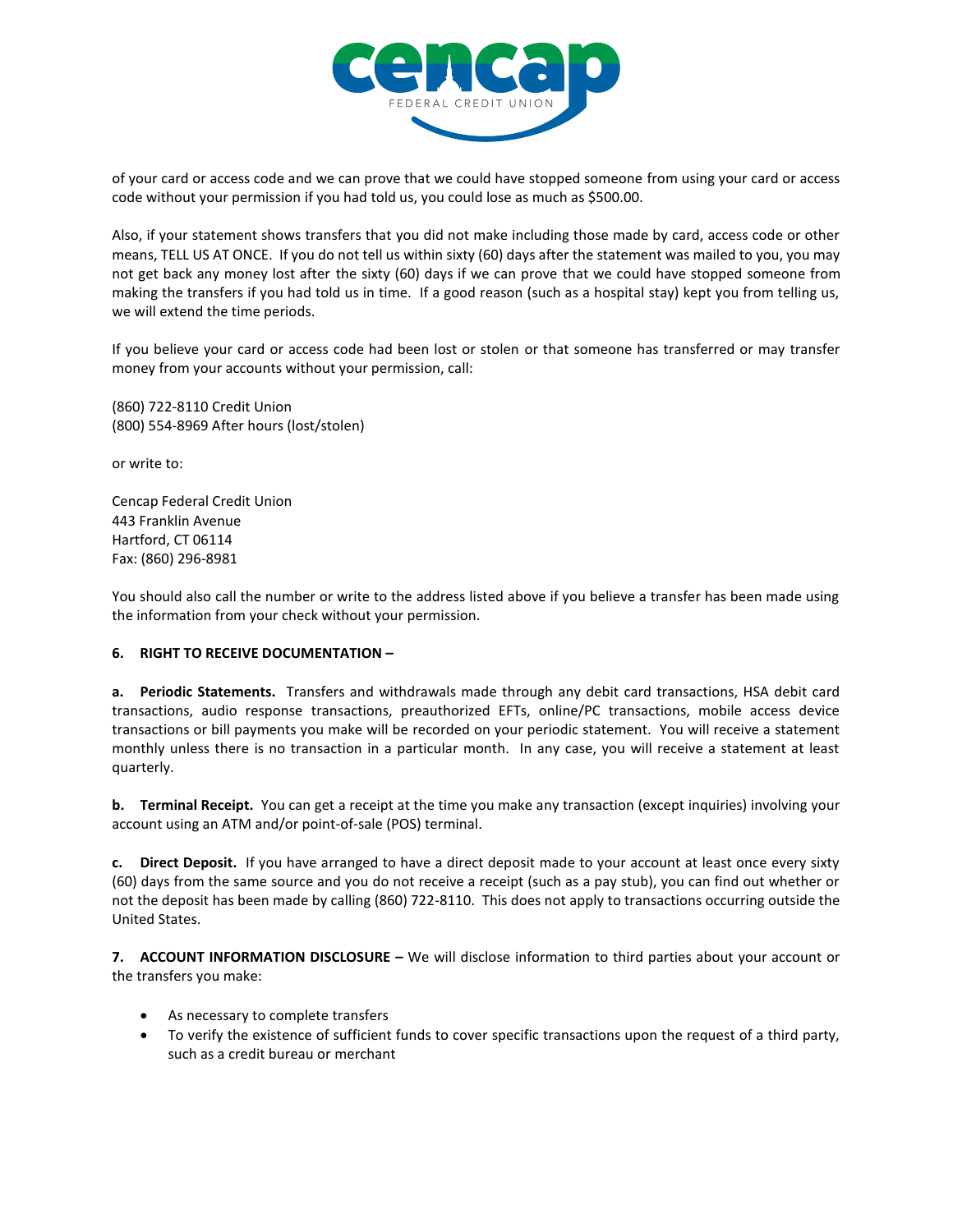

- If your account is eligible for emergency cash and/or emergency card replacement services and you request such services, you agree that we may provide personal information about you and your account that is necessary to provide you with the requested service(s)
- To comply with government agency or court orders or
- If you give us your written permission
- **8. BUSINESS DAYS –** Our business days are Monday through Friday, excluding holidays

**9. CREDIT UNION LIABILITY FOR FAILURE TO MAKE TRANSFERS –** If we do not complete a transfer to or from your account on time or in the correct amount according to our agreement with you, we may be liable for your losses or damages. However, we will not be liable for direct or consequential damages in the following events:

- If, through no fault of ours, there is not enough money in your accounts to complete the transaction, if any funds in your accounts necessary to complete the transaction are held as uncollected funds pursuant to our Funds Availability Policy Disclosure, or if the transaction involves a loan request exceeding your credit limit
- If you used your card or access code in an incorrect manner
- If the ATM where you are making the transfer does not have enough cash
- If the ATM was not working properly and you knew about the problem when you started the transaction
- If circumstances beyond our control (such as fire, flood, or power failure) prevent the transaction
- If the money in your account is subject to legal process or other claim
- If funds in your account are pledged as collateral or frozen because of a delinquent loan
- If the error was caused by a system of any participating ATM network
- If the electronic transfer is not completed as a result of your willful or negligent use of your card, access code, or any EFT facility for making such transfers
- If the telephone or computer equipment you use to conduct audio response, online/PC, or mobile access device transactions is not working properly and you know or should have known about the breakdown when you started the transaction
- If you have bill payments, we can only confirm the amount, the participating merchant, and date of the bill payment transfer made by the Credit Union. For any other error or question you have involving the billing statement of the participating merchant, you must contact the merchant directly. We are not responsible for investigating such errors.
- Any other exceptions as established by the Credit Union

**10. NOTICES –** All notices from us will be effective when we have mailed them or delivered them to the appropriate address in the Credit Union's records. Notices from you will be effective when received by the Credit Union at the address specified in this Agreement. We reserve the right to change the terms and conditions upon which this service is offered. We will mail notice to you at least twenty-one (21) days before the effective date of any change. Use of this service is subject to existing regulations governing the Credit Union account and any future changes to those regulations.

The following information is a list of safety precautions regarding the use of ATMs and night deposit facilities:

- Be aware of your surroundings, particularly at night
- Consider having someone accompany you when the ATM or night deposit facility is used after dark
- Close the entry door of any ATM facility equipped with a door
- If another person is uncomfortably close to you at the time of your transaction, ask the person to step back before you complete your transaction. If it is after the regular hours of the financial institution and you are using an ATM, do not permit entrance to any person you do not know